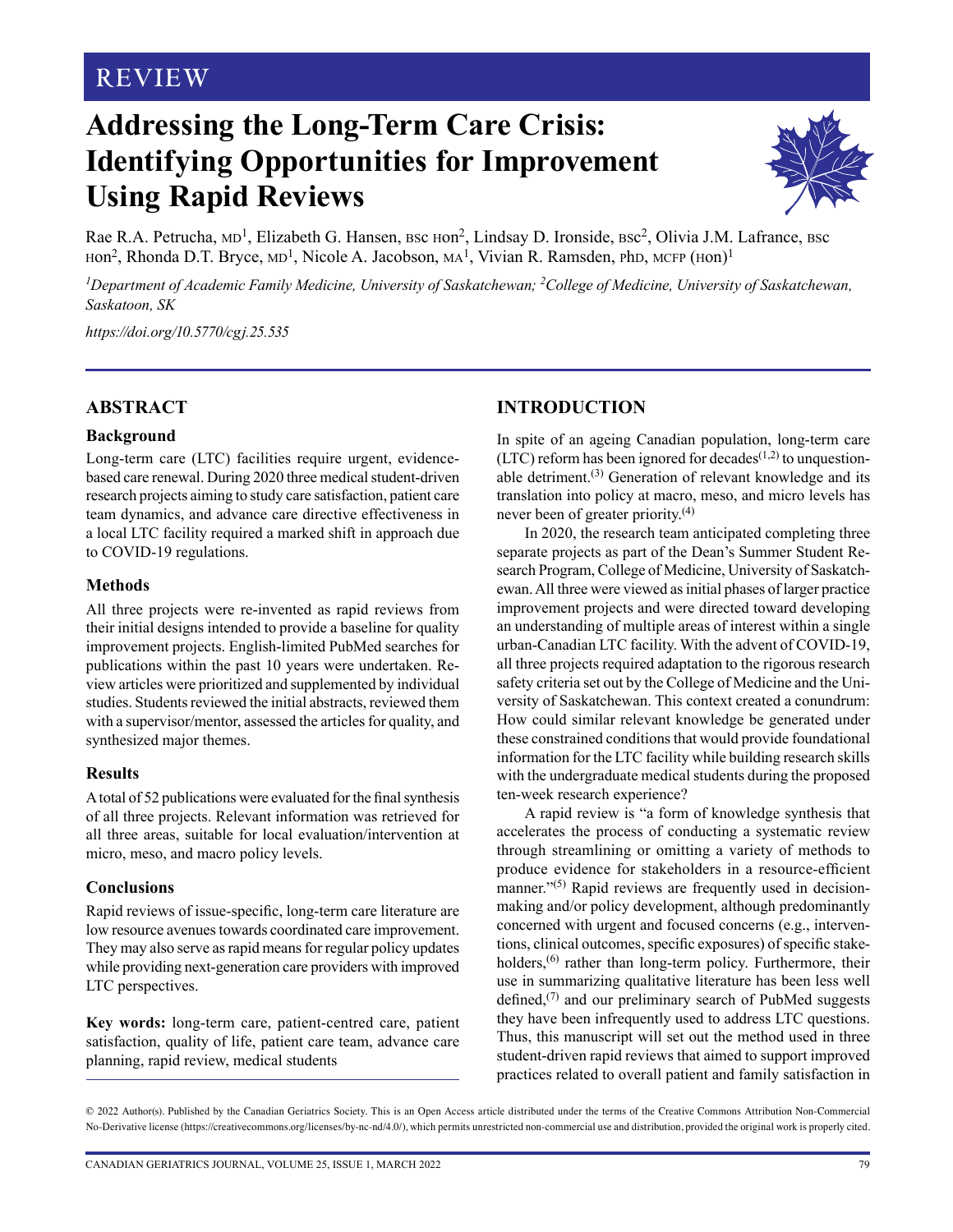LTC, improved LTC team dynamics, and patient-optimized advanced care directives within a single LTC facility. The three specific questions to be answered were:

- 1. What are the strengths and opportunities for change within long-term care facilities?
- 2. What is the current evidence for team-based strategies to assist LTC administrative leaders and health-care providers in improving patient-centred care?
- 3. What evidence and best practices go into co-creating advance care directives that are meaningful to individuals living in long-term care facilities and their families?

# **METHODS**

In addressing the need for an appropriate methodology, approaches to rapid reviews were sought from white and gray literature. Among the resources found, "The Rapid Review Guidebook, steps for conducting a rapid review" $(8)$  was deemed to have the most appropriate level of directional clarity and detail for student work. A project template, previously developed for the Department of Academic Family Medicine's Residency Program, was adapted to incorporate the steps outlined in the Guidebook. As two of the literature searches of the PubMed database had already been completed prior to the COVID-19 pivot to rapid reviews, one additional search was undertaken. Due to limited initial findings, one search was supplemented with a broader second search.

Additional preparatory steps were undertaken prior to student engagement. For each project, virtual information repositories (OneDrive files), accessible to the supporting team and the specific student, were set up to allow easy access to project-specific resources and the sharing of new documents as they became available. Resource materials (i.e., initial rapid review resource documents, literature lists/abstracts from the searches, other relevant literature, and the project template) were stored there. Roles were defined early in the project, with the primary supervisor continuing to act as the official supervisor, clinical expert, and facility representative (RP), while members of the research team (RP, RB, VR, and NJ), respectively, undertook responsibilities related to methodology, student support, administration, and information. A weekly online meeting time was established to ensure regular communication and interpersonal connection, and a preliminary timeline was proposed to encourage timely arrival at project milestones.

Students were introduced to the project template early in the process and encouraged to progressively complete it from the outset. To become contextually familiar, they completed the background section entitled "Current Knowledge", utilizing previous resources and their own search of the white and grey literature. The students also engaged in the application for an Exemption from Ethical Review, which was granted by the University of Saskatchewan's Behavioural Research Ethics Board for all three projects. The students then began by reviewing the literature searches, prioritizing the titles and abstracts most relevant to the search terms and omitting ones they viewed as non-contributory to their particular study question. As review articles were prioritized, this process started with the review articles and included single studies as time permitted. All of the review article abstracts not included and ten per cent of the single studies not included were reviewed by the supervisor (RP) to ensure that their removal was appropriate. The remaining literature was further limited to include only studies in English published in the past 10 years. The quality of the studies was assessed by the student using the Critical Appraisal Skills Program checklists,(9) with ten per cent of these assessments reviewed by a mentor (RB or VR). Findings were thematically summarized in a draft manuscript and presented in abstract/poster format.(10-12)

Supportive contextual dynamics, present across all of the above steps, included standing weekly team meetings, fixed daily virtual drop-in "office hours", and immediate availability of the supervisor by text for questions. The College of Medicine also provided educational sessions for the students regarding poster creation and presentation.

# **RESULTS**

The three reviews generated three sets of interconnected principles/recommendations relevant to LTC. Review process outcomes are presented in Table 1, and findings are summarized for each project below.

#### **1. Strengths and Opportunities for Change Within Long-Term Care Facilities**

- *A*. *Residents should be encouraged to make decisions about their life and care.* Autonomy in LTC homes is important to maintain residents' satisfaction and quality of life. Patient-centred care is key to autonomy at all stages of the LTC experience $(13)$  and across multiple facets (e.g., self-care routines,  $(14)$  sleep schedules,  $(15)$  dining,  $(16)$ decision-making processes<sup> $(17)$ </sup>). Physical environments may contribute to this.(16,18-20)
- *B. Personal relationships between staff and residents facilitate care that is unique and resident-specific*. Relationships between the residents and LTC workers significantly impact residents' experience in LTC homes. Residents' preferences regarding the staff and avenues to improve staff-resident relationships, including key relational dynamics (e.g., sensitivity,<sup> $(21)$ </sup> active listening, $(21)$ encouragement<sup> $(22)$ </sup>) have been described. Staff members should be trained in patient-centred care strategies.<sup>(23)</sup> Communication between staff as to how individualized care is best delivered to specific residents is necessary for consistent care. $(24)$
- *C. Opportunities for social engagement as well as mentally stimulating activities should be provided.* Social engagement is an important factor in residents' quality of life,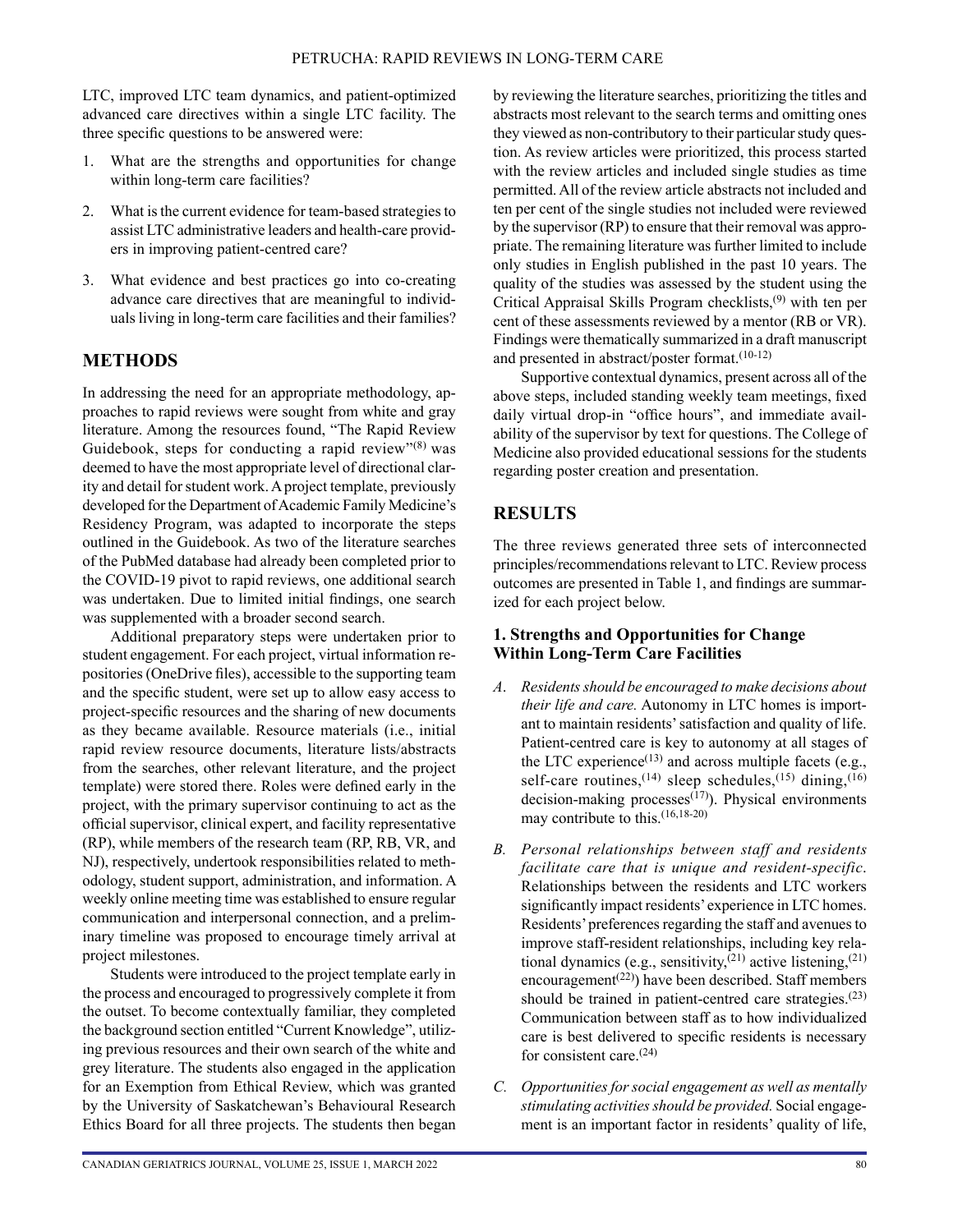|                             | Review process findings<br><b>TABLE</b>                                                                                                                                                                                                                                                                                                     |                                               |                                                                        |                                                                               |
|-----------------------------|---------------------------------------------------------------------------------------------------------------------------------------------------------------------------------------------------------------------------------------------------------------------------------------------------------------------------------------------|-----------------------------------------------|------------------------------------------------------------------------|-------------------------------------------------------------------------------|
| Topic                       | Search Terms (PubMed)                                                                                                                                                                                                                                                                                                                       | Number of Articles<br>Retrieved               | Number Reviewed                                                        | (limited to relevant English<br>articles in last 10 years)<br>Number Analyzed |
| Quality of Life             | OR "Patient Preference"[Mesh]) OR "Patient Satisfaction"[Mesh]))<br>(((("Patients"[Mesh:NoExp]) OR ((("Patient-Centered Care"[Mesh])<br>OR (("Professional-Family Relations"[Mesh]) OR "Professional-                                                                                                                                       | 125 review articles                           | All abstracts of all<br>review articles                                | 9 review articles                                                             |
|                             | Patient Relations"[Mesh]))) AND "Long-Term Care"[Mesh]                                                                                                                                                                                                                                                                                      | 1,345 non-review articles                     | ordered by relevance<br>non-review articles,<br>Abstracts of first 100 | 12 non-review articles                                                        |
| Team-Based<br>Strategies    | (("Long-Term Care"[Mesh]) AND "Health Personnel"[Mesh])<br>[Publication Type]) OR "Interviews as Topic"[Mesh])) OR<br>AND ((("Interview"                                                                                                                                                                                                    | 412 non-review articles<br>2 review articles  | All abstracts of all review<br>and non-review articles                 | 0 review articles                                                             |
|                             | interview*[Title/Abstract])                                                                                                                                                                                                                                                                                                                 |                                               |                                                                        | 17 non-review articles                                                        |
| Advanced Care<br>Directives | AND ((((("Patients"[Mesh:NoExp]) OR "Patient Preference"[Mesh])<br>1. (((("Advance Directive Adherence"[Mesh]) OR "Advance<br>Directives"[Mesh]) OR "Advance Care Plaming"[Mesh]))                                                                                                                                                          | 191 non-review articles<br>25 review articles | and non-review articles<br>All abstracts of all review                 | 1 review article                                                              |
|                             | OR "Family"[Mesh:NoExp]))<br>OR "Patient Satisfaction"[Mesh]) OR "Patient Participation"[Mesh])<br>opic"[Mesh] OR "Practice<br>Guidelines as Topic"[Mesh] OR "Program Evaluation"[Mesh] OR<br>AND ((("Guideline" [Publication Type] OR "Practice Guideline"<br>OR "Family Relations"[Mesh:NoExp])<br>[Publication Type] OR "Guidelines as T |                                               |                                                                        | 5 non-review articles                                                         |
|                             | "Evaluation Studies as Topic"[Mesh] OR "Health Care Evaluation<br>Mechanisms"[Mesh:NoExp] OR "Quality Assurance, Health<br>Care"[Mesh:NoExp] OR Benchmarking[Mesh])))                                                                                                                                                                       |                                               |                                                                        |                                                                               |
|                             | directive[MeSH Terms]) OR (Advance care planning[MeSH<br>2. ((advance directive adherence[MeSH Terms]) OR (advance                                                                                                                                                                                                                          | 53 review articles                            | All abstracts of all<br>review articles                                | 8 review articles                                                             |
|                             | Terms]) OR (nursing<br>Terms])) AND ((long term care[MeSH<br>home[MeSH Terms]))                                                                                                                                                                                                                                                             | 547 non-review articles                       |                                                                        |                                                                               |

#### PETRUCHA: RAPID REVIEWS IN LONG-TERM CARE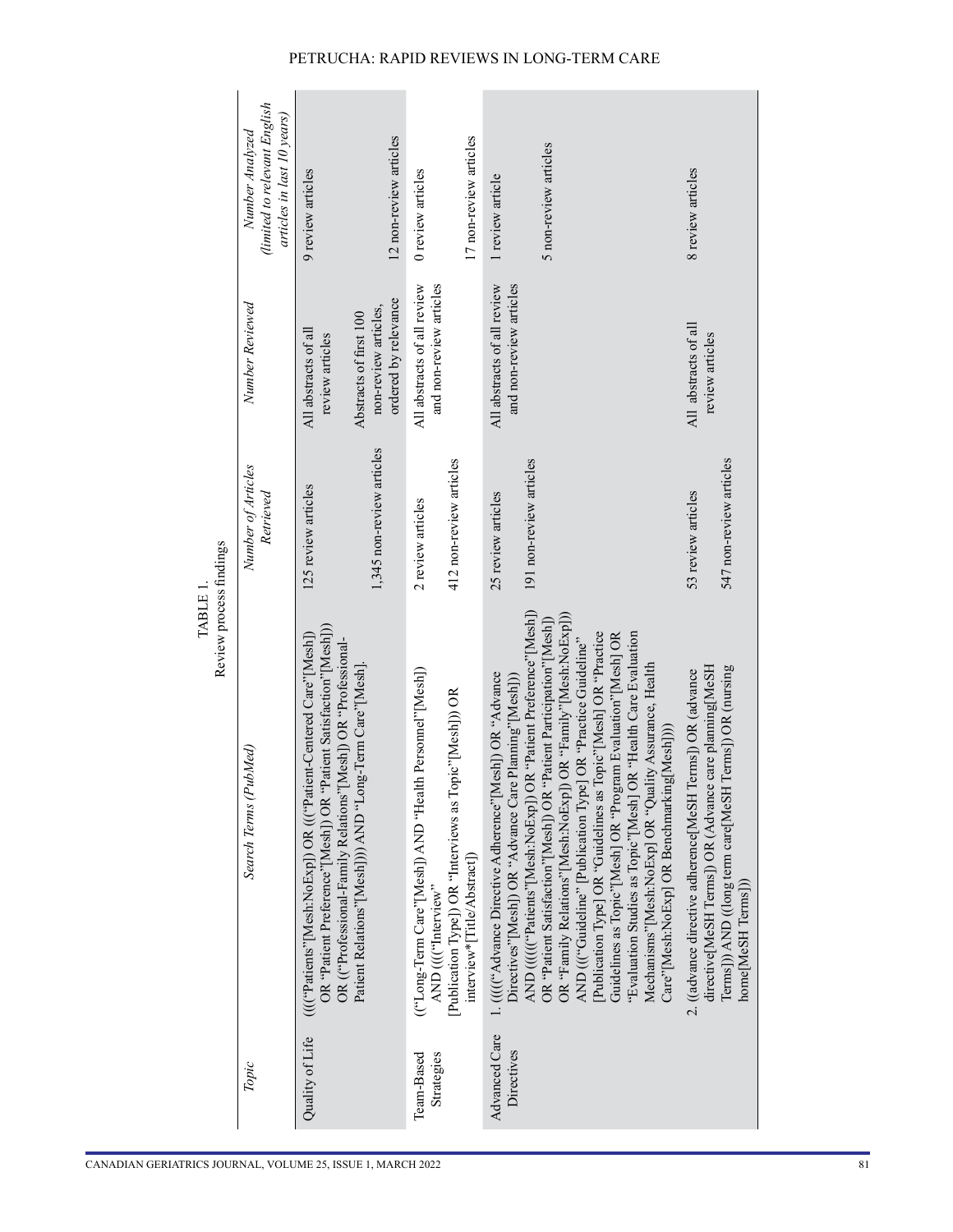physical/mental health, and well-being.(21,25) Maintaining regular contact with family and friends, and the option of their inclusion in care, have been recognized as top priorities.(14) Additionally, mentally stimulating activities (reading, keeping up with the news, playing music, internet access, radio, television, and storytelling) are important to residents.(14,25)

- *D. Home-like physical environments provide residents with social interactions, mental stimulation, and access to the outdoors*. The physical environment of LTC facilities plays an important role in residents' quality of life. Small-scale, home-like settings and décor, in contrast to an institutional design, are appreciated and promote social interaction, $(18,21)$  positively impacting residents with dementia.<sup>(19,20)</sup>
- *E. Dining experiences offer multi-faceted opportunities for improved well-being.* As above, homelike décor is also comforting in the dining area.<sup>(16)</sup> Family-style meals result in increased energy intake,<sup> $(18)$ </sup> improved quality of life, $(25)$ and feelings of social support.<sup> $(25)$ </sup> Right-angle seating,<sup> $(18)$ </sup> small group seating,<sup>(18)</sup> kitchen accessibility,<sup>(16)</sup> and participation in mealtime serving $(25)$  support social interaction, independence, autonomy, and quality of life. Optimizing lighting, noise levels, and visual contrast have been found to reduce mealtime stress, increase intake, and maximize functional independence in dementia patients. $(18)$
- *F. Residents living in long-term care prefer smaller facilities*. Having a fewer number of residents provides more privacy.(25) For residents with dementia, privacy is particularly important when eating to avoid the potentially overwhelming stimulus of communal meals.<sup>(18)</sup> When bathing, privacy also reduces agitation. $(19)$  Residents should also be given privacy when toileting and only be assisted when necessary.(14)

# **2. Team-Based Strategies for Improving Patient-Centered Care**

- *A. Communication effectiveness should be maximized*. Implementation of electronic health records within LTC facilities has been found to improve legibility, consistency, accuracy, accessibility, and quality of the records, increasing speed of care and reducing errors due to misconceptions.(26,27) The integration of a higher educated team member, such as a nurse practitioner, was also found to improve communication and collaboration between allied health professionals within the LTC setting. $(28,29)$
- *B. Change should be strategically implemented*. The most successful changes within LTC promote teamwork and highlight the resident benefits of the initiative.<sup>(30,31)</sup> Interactive workshops/meetings that provide interdisciplinary connection strengthen personal staff relationships and unity; $(30,32)$  follow-up meetings that clarify and refresh the change process as it unfolds are sustaining. $(30,31)$  Strategic

reminders are effective in promotion,  $(31)$  as is the identification of a change champion, a peer with new protocol expertise who takes responsibility for implementation. (30,33) A slow phase-in approach may offset negativity about change while allowing barriers discovered during implementation to be addressed. $(33)$ 

- *C. Engaged management is impactful*. LTC facilities with continuity of front-line care, including leaders who help the direct care staff as part of the team, result in better teamwork and happier workers.(30,34) Successful leaders trust direct care workers,<sup>(34)</sup> value their opinions,<sup>(28)</sup> and provide positive recognition consistently.(34) Leaders who are flexible and encouraging, who appreciate initiative/ problem solving, and who respect autonomy have more successful LTC facilities.<sup>(30,34)</sup> Fluidity in supervisors'/ direct care workers' roles with the sharing of certain tasks fosters effective teamwork relationships, $(34)$  whereas discipline-focused approaches, lack of worker influence on decisions, and limited positive feedback hallmark low teamwork facilities.(35)
- *D. Family members are valuable team members*. Family expertise can improve care quality, but family may require guidance on appropriate ways to contribute. LTC staff struggle when family members are perceived as difficult to work with or become involved inappropriately.(36) Other times, staff feel families are not involved enough, necessitating excessive socio-emotional staff care.(36) Many LTC staff believe family should have at least a minimal amount of involvement with their resident.<sup>(36)</sup>

LTC facilities that successfully include family encourage decision-making involvement, communicate consistently about care/care rationale, $(36,37)$  and actively seek families' perspectives.(37) Punitive actions when questions, concerns, or opinions are voiced lead to discomfort and inability to contribute.(36) Staff often have limited time to engage meaningfully with residents and their families during daily routines; thus, improvements in understaffing, decreasing staff turnover, and increasing interactive social events for family members, residents, and staff have been suggested to improve relationships. $(36,37)$ 

# **3. Resident and Family Preferences for Advanced Care Planning (ACP)**

*A. ACP should be viewed positively and personally*. Generally, older people welcome  $\text{ACP}^{(38,39)}$  Both family and residents agree that ACP should occur at the "right time", but timing opinions vary.<sup>(39)</sup> Reluctance may arise from deference to others,<sup>(40)</sup> unwillingness to plan,<sup>(40)</sup> personal unpreparedness, $(40)$  or avoidance of dying considerations. (39) Some residents believe medical decisions are strictly physician-driven, although few residents desire sole responsibility.(39) Resident attitudes towards ACP are influenced by the need to "put affairs in order"; medical, living, or financial issues of friends/family members;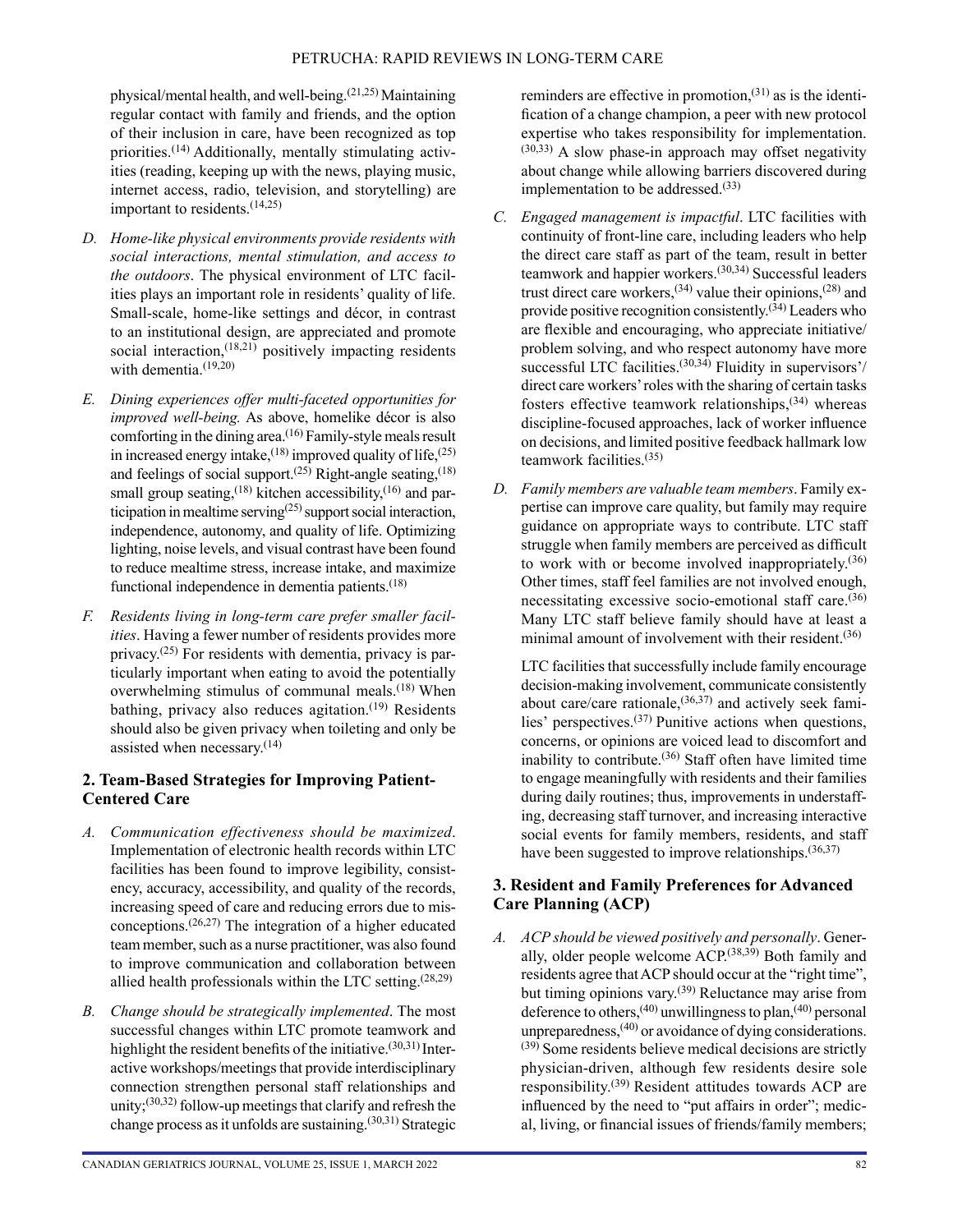previous death and dying experiences; and concern for family member burdens.<sup>(39)</sup> Residents generally value quality of life, natural death, and pain relief. $(39)$ 

- *B. Family members should be engaged in ACP*. Although family members are generally willing to engage,  $(39)$  ACP may induce feelings of guilt, failure, denial, or refusal to "give up".<sup>(40)</sup> Family members, in assuming the substitute decision-maker role when decisions are unavoidable, often experience conflict.(41) Although advance directives are a main information source, discussion with relatives, the patient's previously expressed wishes, other patientdriven decisions, and other aspects of the patient's life are often considered.(41) Decision-making is impacted by the family's understanding of the relative's condition, quality of life, values, and beliefs.(41) Even when aware of their relative's wishes, a substitute's decisions may differ,<sup>(41)</sup> although physician opinions are highly valued. $(42)$  Inadequate communication between residents, relatives, and practitioners impedes clear decision-making.(39)
- *C. ACP should be undertaken among persons with dementia as early as possible*. As decision-making capacity of persons with dementia is limited and their care needs progressive, early ACP is beneficial.(38,41) Conversations near admission, when communicative and cognitive capacity may be sufficient, are ideal. $(43)$  When offered opportunities to express their thoughts regarding future care, many individuals with dementia are able to respond consistently.(39) Early in-depth meetings can establish and/or support the resident's and family's dementia knowledge,<sup> $(40,41)$ </sup> the need for and comfort with ACP, $^{(39,41,44)}$ effective family dynamics,(40) and preferences for future communication.(41) Most families are not educated on the terminal nature of dementia and are relieved to have information for future preparations.(44)
- *D. ACP should be an organizational priority*. Supportive organizational management facilitates ACP.<sup>(43,45)</sup> Limited time and inadequate resources are major barriers to ACP implementation.<sup>(40,43,45,46)</sup> Delegating ACP responsibilities to specific staff within a hierarchical organization limits integration, $(40,45)$  while interdisciplinary, cross-level involvement facilitates ACP.(40,43) A centralized, standardized, clearly documented process is also helpful. $(40,44,47)$  Health-care practitioners within the facility must be trained to initiate and facilitate ACP, and support for related professional development may be needed.(39,44) Exemplifying this, care providers are often uncomfortable with both the emotional nature of ACP and the legal aspects of advance directives. $(40,44)$  Physician non-attendance<sup>(44)</sup> and a lack of trust between residents, family, and staff $(40,41)$  are additional barriers.
- *E. Additional ACP strategies may be considered*. Several literature-based interventions may mitigate ACP barriers. Lay people have been found to acceptably and effectively facilitate  $\text{ACP}$ <sup>(47)</sup> and scalable systems for such training

already exist.(48) A patient-editable, electronic decision aid linked to an electronic health record has been found to improve ACP uptake and quality, although this requires LTC assessment.<sup> $(45)$ </sup> Another decision aid replacing ACP has been found to have good agreement with physician decisions.(49) Video documentation of advance directives within hospital has been appreciated by patients but is insufficient for  $ACP<sup>(50)</sup>$ 

# **DISCUSSION**

The knowledge generated by this set of rapid reviews is twofold. The research group was able to redirect the projects to a COVID-compliant, resource non-intensive approach that exposed multiple learners to the research process and resulted in the development of multiple evidence-based insights appropriate for clinical practice consideration in the facility.

This group of projects developed and utilized a project template (available on request) that could be applied easily in health services systems, specific facilities, or by individual practitioners performing a rapid review. Considering the current focus on LTC nationally and internationally, and the need to address multiple issues in these facilities, having tools that allow for a non-resource–intensive approach to addressing the issues will be important. The research team also developed processes that could be applicable to practitioners working in an academic setting, supervising research, or working on quality improvement projects with medical learners. Processes that allow for meaningful research/quality improvement among learners, while still meeting safety criteria in the setting of a pandemic, have particular relevance for current and future environments.

This set of rapid reviews provided the opportunity for skill development by the medical learners, even with a significant pivot in methodology, and allowed for their engagement despite the complete inaccessibility of the actual facility due to COVID-19 pandemic policies. These projects also provided the students an opportunity to develop a more sophisticated lens through which to view their experiences with LTC as they progress through the remainder of their medical training.

The recommendations generated can be organized into categories based on the level at which they can be applied: micro, meso, and macro. At the micro level, individual practice change for many different health-care team members is possible and may be implemented quickly with few-to-no additional resources required. At the meso level, changes can be implemented at the facility by local administration and team members and, as such, may require more time and resources to implement. Changes at the macro level, implemented by a Health Authority or Provincial Ministry of Health, would likely take the longest amount of time and require significant resources. Table 2 shows which recommendations fall into each of these three categories.

The authors recognize multiple important limitations that affect this work. Although there is considerable variability in rapid review methodology,(51) rapid reviews generally utilize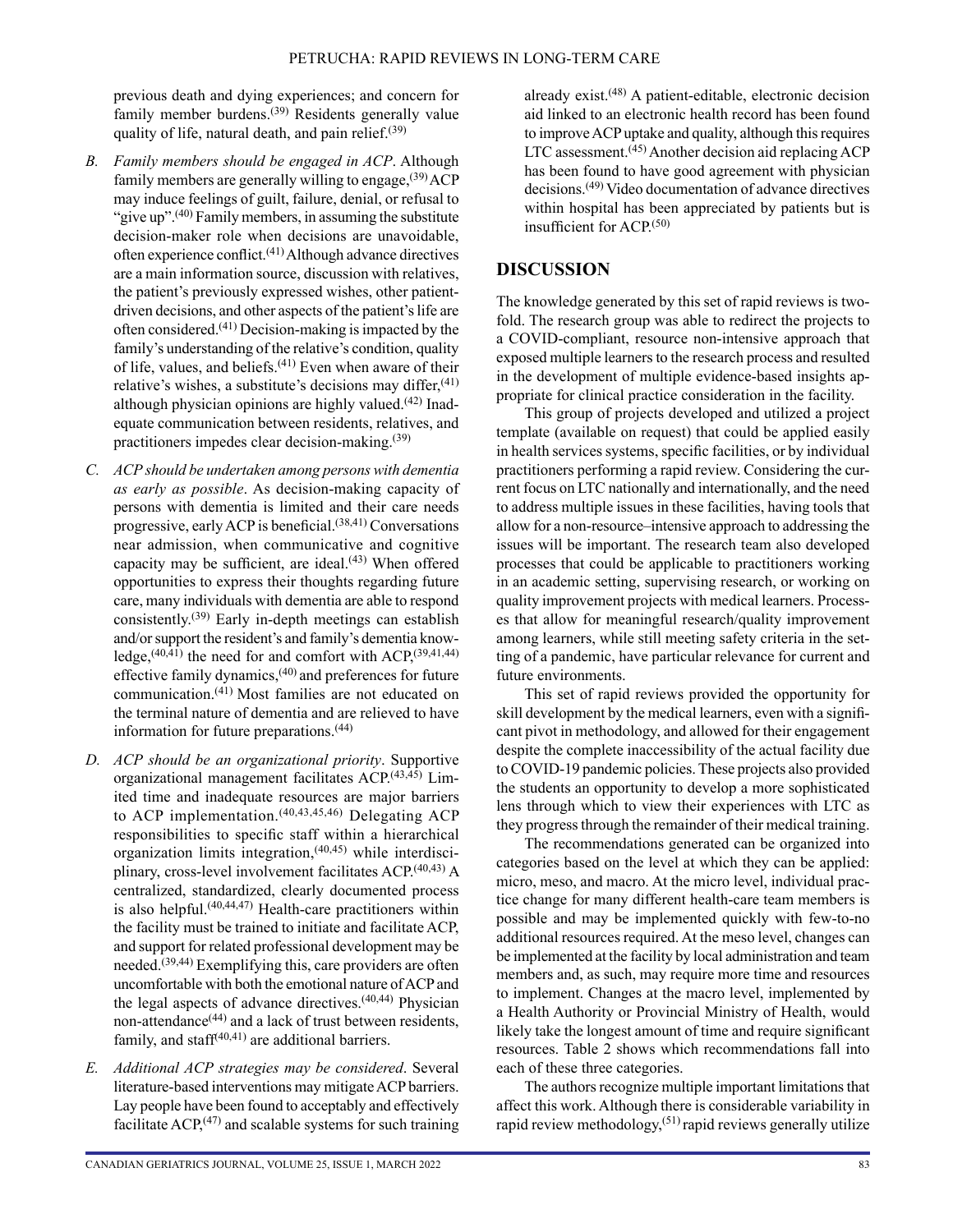#### PETRUCHA: RAPID REVIEWS IN LONG-TERM CARE

| TABLE 2.                                             |  |  |  |  |
|------------------------------------------------------|--|--|--|--|
| Recommendations at the micro, meso, and macro levels |  |  |  |  |

| Micro                                                                                                                          | Meso                                                                                                                                               | Macro                                                                                               |
|--------------------------------------------------------------------------------------------------------------------------------|----------------------------------------------------------------------------------------------------------------------------------------------------|-----------------------------------------------------------------------------------------------------|
| Residents should be empowered to make<br>decisions about their life and care.                                                  | Provide opportunities for social engagement, as well<br>as mentally stimulating activities.                                                        | Residents should be given<br>appropriate amounts of<br>privacy and opportunities<br>for alone time. |
| The staff should develop personal<br>relationships with the residents to provide<br>care that is unique and resident-specific. | The physical environment should be home-like and<br>provide residents with social interactions, mental<br>stimulation, and access to the outdoors. | Communication effectiveness<br>should be maximized.                                                 |
| ACP should be viewed positively and<br>personally.                                                                             | The dining environment should be person-centred,<br>home-like, and optimize sensory stimulation for<br>patients with dementia.                     | Additional ACP strategies may<br>be considered.                                                     |
| Family members should be engaged in ACP.                                                                                       | Change should be strategically implemented.                                                                                                        |                                                                                                     |
| ACP should be undertaken among persons<br>with dementia as early as possible.                                                  | Engaged management is impactful.                                                                                                                   |                                                                                                     |
|                                                                                                                                | Family member are valuable team members.                                                                                                           |                                                                                                     |
|                                                                                                                                | ACP should be prioritized at an organizational level.                                                                                              |                                                                                                     |

at least two literature sources.<sup> $(51-53)$ </sup> Our use of MeSH terms may have missed more recent articles that had not yet been indexed. In facilitating the short timeline, the single-reviewer approach, focus on published literature, language limitation, and ten-year time period may also have restricted findings. The ten-week project period did not allow all single studies to be reviewed. For two of the three projects, the searches themselves had been designed to specifically support the initially planned in-person, qualitative projects; as such, more quantitative publications may have been missed.

There are additional high priority LTC areas that were not addressed in this manuscript due to the limited scope of the originally planned summer student research projects. These include needs and strategies related to palliative care and End of Life care provided within LTC. This area is important due to the substantial percentage of residents who die annually within LTC facilities,<sup>(54)</sup> highlighted by the recently increased mortality within these settings due to COVID-19.<sup>(55)</sup> The team did not evaluate the literature for specific Goals of Care which are highly reliant on quality ACP, as the initially planned project evaluating ACP was focused on patient/family priorities and preferences for ACP documents rather than specific care options. There was only a brief mention of workforce complement in the results section, where understaffing and staff turnover were recognized as impacting quality of care. As outcomes within LTC facilities that were heavily impacted by the COVID-19 pandemic have shown, $^{(3)}$  staffing appropriateness is an area requiring much urgent attention so as to improve care and workforce stability within LTC facilities. (56) As our literature review focused on effective teamwork strategies rather than maximizing the effectiveness of specific staff roles, it is likely that existing literature related to this aspect was not captured in the review.

## **CONCLUSION**

The above recommendations and their applicability to practice and policy change within the LTC setting have provided a great deal of valuable information to share with the original facility in spite of the aforementioned limitations. The initial plan—to discover three distinct, area-specific baselines from which to initiate a quality improvement program within the facility—was not possible due to pandemic restrictions. Yet all three projects were able to pivot to a basic rapid review format that, instead, generated a deeper understanding of related literature. This information will better inform the design and methodology of next steps in conducting quality improvement projects within the LTC facility. Their simultaneous undertaking across multiple aspects of LTC has potential to result in more integrated, coordinated initiatives.

Although the three projects outlined in this paper were completed on a very tight timeline, this practical application of rapid review methodology not only provided immediate evidence-based points of evaluation within our LTC setting but may also serve as a feasible approach to long-term policy maintenance via regular updates. It is expected that LTC will have new priority in Canadian society; thus, we propose that the rapid review methodology can be a valuable, accessible tool for identifying new related knowledge, stimulating critical evaluation, and ensuring that practice improvement is top-of-mind across multiple aspects of LTC.

# **ACKNOWLEDGEMENTS**

We acknowledge the support of the Department of Academic Family Medicine, College of Medicine, University of Saskatchewan in this work.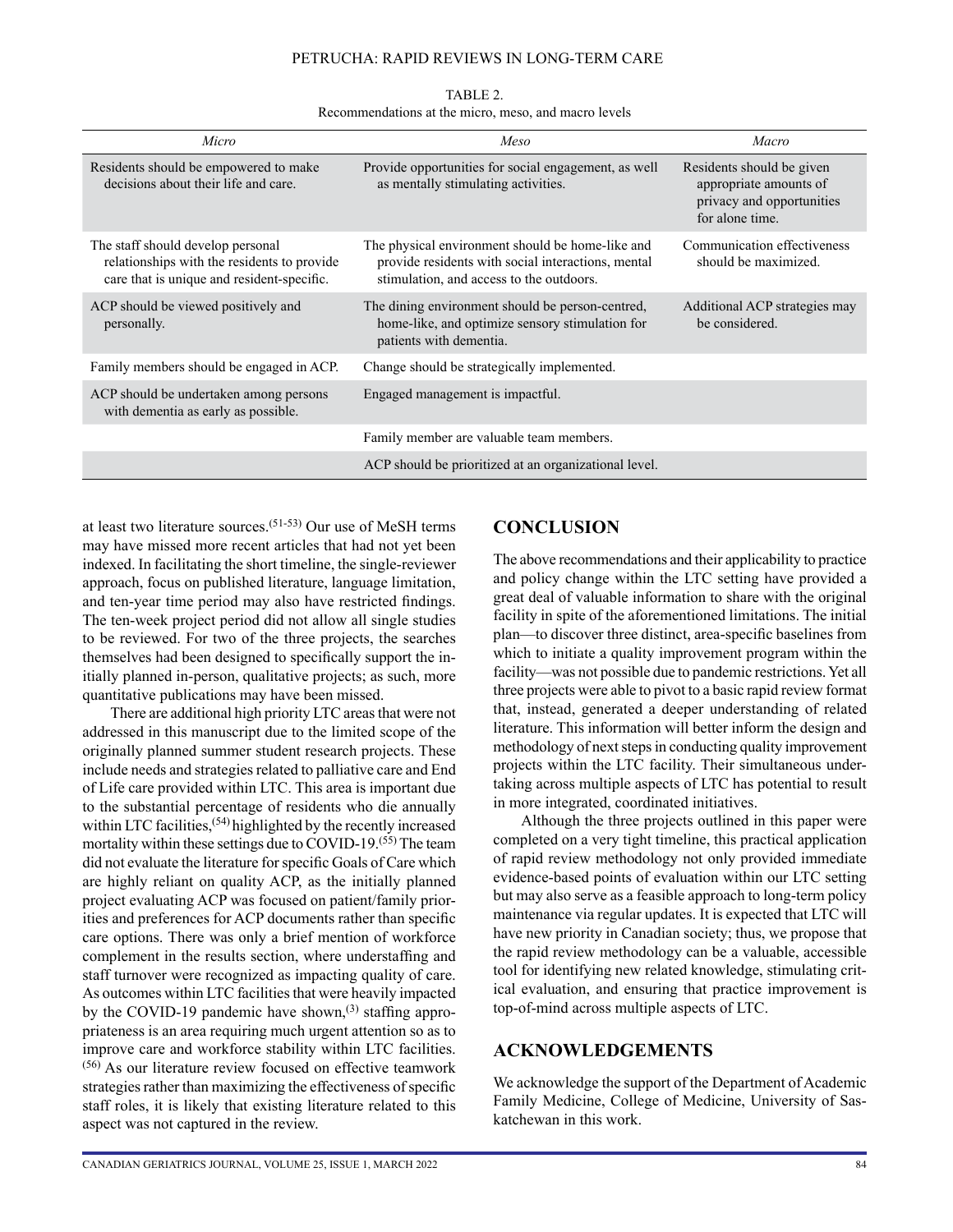# **CONFLICT OF INTEREST DISCLOSURES**

We have read and understood the Canadian Geriatrics Journal's policy on conflicts of interest disclosure and declare there are no conflicts of interest to report.

# **FUNDING**

This work was financially supported by the Dean's Summer Research Projects Program, Office of the Vice-Dean of Research, College of Medicine, University of Saskatchewan. Elizabeth G. Hansen and Olivia J.M. Lafrance received additional funding from the Saskatchewan Centre for Patient-Oriented Research (SCPOR).

# **REFERENCES**

- 1. Banerjee A. An overview of long-term care in Canada and selected provinces and territories [Internet]. Toronto (ON): Women and Health Care Reform Group; 2009 [cited 2021 Feb 28]. Available from: [https://www.researchgate.net/publica](https://www.researchgate.net/publication/284652528_Long-term_care_in_Canada_An_overview)[tion/284652528\\_Long-term\\_care\\_in\\_Canada\\_An\\_overview](https://www.researchgate.net/publication/284652528_Long-term_care_in_Canada_An_overview)
- 2. Twomey A. The marginalization of long-term care in Canadian federal policy making [Internet]. Kingston, ON: Queens University; 2013 [cited 2022 Jan 27]. 19 p. Available from: [https://web.archive.org/web/20180127134004/https://www.](https://web.archive.org/web/20180127134004/https:/www.queensu.ca/sps/qpr/sites/webpublish.queensu.ca.qprwww/files/files/10 marginalization long term care.pdf) [queensu.ca/sps/qpr/sites/webpublish.queensu.ca.qprwww/files/](https://web.archive.org/web/20180127134004/https:/www.queensu.ca/sps/qpr/sites/webpublish.queensu.ca.qprwww/files/files/10 marginalization long term care.pdf) [files/10%20marginalization%20long%20term%20care.pdf](https://web.archive.org/web/20180127134004/https:/www.queensu.ca/sps/qpr/sites/webpublish.queensu.ca.qprwww/files/files/10 marginalization long term care.pdf)
- 3. Mialkowski CJJ. Operation LASER—Joint Task Force Central observations in long term care facilities in Ontario [Internet]. Toronto (ON): Canadian Armed Forces; 2020 May 20 [cited 2021 Jan 14]. Available from: [https://assets.documentcloud.](https://assets.documentcloud.org/documents/6928480/OP-LASER-JTFC-Observations-in-LTCF-in-On.pdf) [org/documents/6928480/OP-LASER-JTFC-Observations-in-](https://assets.documentcloud.org/documents/6928480/OP-LASER-JTFC-Observations-in-LTCF-in-On.pdf)[LTCF-in-On.pdf](https://assets.documentcloud.org/documents/6928480/OP-LASER-JTFC-Observations-in-LTCF-in-On.pdf)
- 4. MacDonald B, Wofson M, Hirdes JP. The future co\$t of long-term care in Canada [Internet]. Toronto, ON: National Institute on Ageing; 2019 Oct [cited 2021 Jan 14]. 45 p. Available from: [https://static1.squarespace.com/](https://static1.squarespace.com/static/5c2fa7b03917eed9b5a436d8/t/5d9ddfbb353e453a7a90800b/1570627515997/The%2BFuture%2BCost_FINAL.pdf) [static/5c2fa7b03917eed9b5a436d8/t/5d9ddfbb353e453a7a90](https://static1.squarespace.com/static/5c2fa7b03917eed9b5a436d8/t/5d9ddfbb353e453a7a90800b/1570627515997/The%2BFuture%2BCost_FINAL.pdf) [800b/1570627515997/The%2BFuture%2BCost\\_FINAL.pdf](https://static1.squarespace.com/static/5c2fa7b03917eed9b5a436d8/t/5d9ddfbb353e453a7a90800b/1570627515997/The%2BFuture%2BCost_FINAL.pdf)
- 5. Hamel C, Michaud A, Thuku M, *et al*. Defining rapid reviews: a systematic scoping review and thematic analysis of definitions and defining characteristics of rapid reviews. *J Clin Epidemiol*  [Internet]. 2021 Jan;129:74–85. Available from: [https://pubmed.](https://pubmed.ncbi.nlm.nih.gov/33038541/) [ncbi.nlm.nih.gov/33038541/](https://pubmed.ncbi.nlm.nih.gov/33038541/)
- 6. Hartling L, Guise JM, Kato E, *et al*. A taxonomy of rapid reviews links report types and methods to specific decision-making contexts. *J Clin Epidemiol* [Internet]. 2015 Dec;68(12):1451–62. e3. Available from:<https://pubmed.ncbi.nlm.nih.gov/26278023/>
- 7. Campbell F, Weeks L, Booth A, Kaunelis D, Smith A. A scoping review found increasing examples of rapid qualitative evidence syntheses and no methodological guidance. *J Clin Epidemiol* [Internet]. 2019 Nov;115:160–71. Available from: <https://pubmed.ncbi.nlm.nih.gov/31229582/>
- 8. Dobbins M. Rapid Review Guidebook: Steps for conducting a rapid review [Internet]. Hamilton, ON: The National Collaborating Centre for Methods & Tools (NCCMT); 2017 [cited 2020 Mar 27]. 26 p. Available from: [https://www.nccmt.ca/uploads/](https://www.nccmt.ca/uploads/media/media/0001/02/800fe34eaedbad09edf80ad5081b9291acf1c0c2.pdf) [media/media/0001/02/800fe34eaedbad09edf80ad5081b9291a](https://www.nccmt.ca/uploads/media/media/0001/02/800fe34eaedbad09edf80ad5081b9291acf1c0c2.pdf) [cf1c0c2.pdf](https://www.nccmt.ca/uploads/media/media/0001/02/800fe34eaedbad09edf80ad5081b9291acf1c0c2.pdf)
- 9. Critical Appraisal Skills Programme (2019). CASP checklists [Internet]. Oxford (UK); c2019 [cited 2020 June 19]. Available from:<https://casp-uk.net/casp-tools-checklists/>
- 10. Lafrance O, Petrucha R, Bryce R, *et al*. The strengths and opportunities for change related to care of individuals in long term care settings and their families. Poster session presented at: Undergraduate Research Showcase, College of Medicine, University of Saskatchewan [Internet]; 2020 Oct 21.
- 11. Ironside L, Petrucha R, Bryce R, *et al*. What strategies in the literature improve team-based patient-centered care in long term care settings? Poster session presented at: Undergraduate Research Showcase, College of Medicine, University of Saskatchewan [Internet]; 2020 Oct 21.
- 12. Hansen E, Petrucha R, Bryce R, *et al*. Goals of care and advance care directives in the long-term care setting; patient preferences and tools for best practice. Poster session presented at: Undergraduate Research Showcase, College of Medicine, University of Saskatchewan [Internet]; 2020 Oct 21.
- 13. Sullivan GJ, Williams C. Older adult transitions into long-term care: a meta-synthesis. *J Gerontol Nurs* [Internet]. 2017 Mar 1;43(3):41–49. Available from: [https://pubmed.ncbi.nlm.nih.](https://pubmed.ncbi.nlm.nih.gov/27845805/) [gov/27845805/](https://pubmed.ncbi.nlm.nih.gov/27845805/)
- 14. Abbott KM, Klumpp R, Leser KA, Straker JK, Gannod GC, Van Haitsma K. Delivering person-centered care: important preferences for recipients of long-term services and supports. *J Am Med Dir Assoc* [Internet]. 2018 Feb;19(2):169–73. Available from:<https://pubmed.ncbi.nlm.nih.gov/29146223/>
- 15. Harrison J, Frampton S. Resident-centered care in 10 U.S. nursing homes: residents' perspectives. *J Nurs Scholarsh* [Internet]. 2017 Jan;49(1):6–14. Available from: [https://pubmed.ncbi.nlm.](https://pubmed.ncbi.nlm.nih.gov/27676137/) [nih.gov/27676137/](https://pubmed.ncbi.nlm.nih.gov/27676137/)
- 16. Hung L, Chaudhury H, Rust T. The effect of dining room physical environmental renovations on person-centered care practice and residents' dining experiences in long-term care facilities. *J Appl Gerontol* [Internet]. 2016 Dec;35(12):1279–1301. Available from:<https://pubmed.ncbi.nlm.nih.gov/25724947/>
- 17. Bangerter LR, Van Haitsma K, Heid AR, Abbott K. "Make me feel at ease and at home": differential care preferences of nursing home residents. *Gerontologist* [Internet]. 2016 Aug;56(4):702-13. Available from: [https://pubmed.ncbi.nlm.](https://pubmed.ncbi.nlm.nih.gov/26035895/) [nih.gov/26035895/](https://pubmed.ncbi.nlm.nih.gov/26035895/)
- 18. Chaudhury H, Hung L, Badger M. The role of physical environment in supporting person-centered dining in long-term care: a review of the literature. *Am J Alzheimers Dis Other Demen* [Internet]. 2013 Aug;28(5):491–500. Available from: [https://](https://pubmed.ncbi.nlm.nih.gov/23687182/) [pubmed.ncbi.nlm.nih.gov/23687182/](https://pubmed.ncbi.nlm.nih.gov/23687182/)
- 19. Chaudhury H, Cooke HA, Cowie H, Razaghi L. The influence of the physical environment on residents with dementia in long-term care settings: a review of the empirical literature. *Gerontologist* [Internet]. 2018 Sep 14;58(5):e325–e337. Available from:<https://pubmed.ncbi.nlm.nih.gov/28329827/>
- 20. Ausserhofer D, Deschodt M, De Geest S, et al. "There's no place like home": a scoping review on the impact of homelike residential care models on resident-, family-, and staffrelated outcomes. *J Am Med Dir Assoc* [Internet]. 2016 Aug 1;17(8):685–93. Available from: [https://pubmed.ncbi.nlm.nih.](https://pubmed.ncbi.nlm.nih.gov/27130574/) [gov/27130574/](https://pubmed.ncbi.nlm.nih.gov/27130574/)
- 21. Behrens LL, McGhan G, Abbott KM, *et al*. Mapping core concepts of person-centered care in long-term services and supports. *J Gerontol Nurs* [Internet]. 2019 Feb 1;45(2):7-13. Available from: <https://pubmed.ncbi.nlm.nih.gov/30690649/>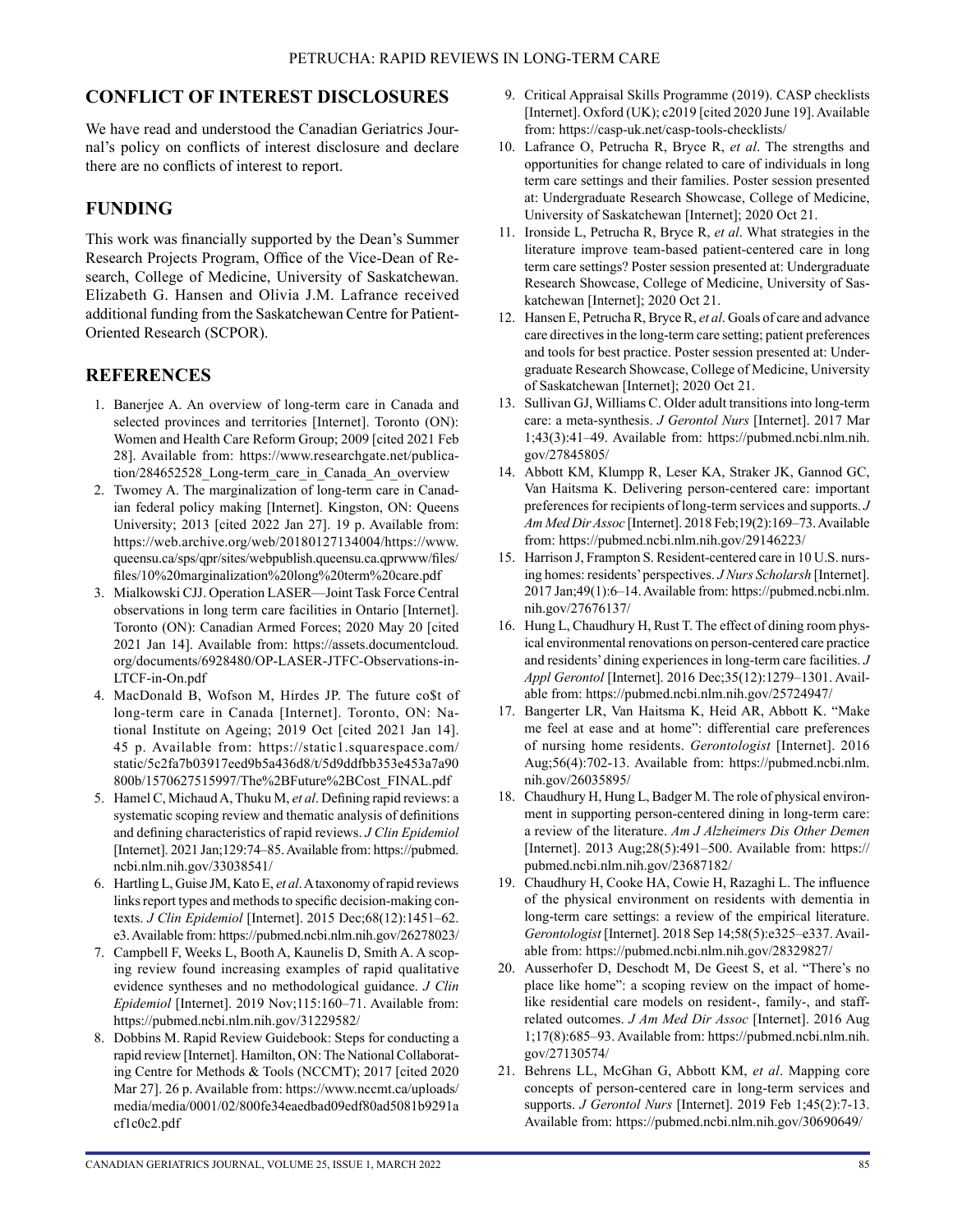- 22. Scheffelaar A, Bos N, Hendriks M, van Dulmen S, Luijkx K. Determinants of the quality of care relationships in long-term care—a systematic review. *BMC Health Serv Res* [Internet]. 2018 Nov 28;18(1):903. Available from: [https://pubmed.ncbi.](https://pubmed.ncbi.nlm.nih.gov/30486821/) [nlm.nih.gov/30486821/](https://pubmed.ncbi.nlm.nih.gov/30486821/) Erratum in: BMC Health Serv Res. 2019 Jul 8;19(1):456.
- 23. Lindsey Jacobs M, Lynn Snow A, Allen RS, Hartmann CW, Dautovich N, Parmelee PA. Supporting autonomy in long-term care: lessons from nursing assistants. *Geriatr Nurs* [Internet]. 2019 Mar-Apr;40(2):129–37. Available from: [https://pubmed.](https://pubmed.ncbi.nlm.nih.gov/30122402/) [ncbi.nlm.nih.gov/30122402/](https://pubmed.ncbi.nlm.nih.gov/30122402/)
- 24. Bender D, Lui KYG, Holyoke P. Five opportunities for healthcare leaders to better support person- and family-centred care in long-term care settings. *Healthc Manage Forum* [Internet]. 2017 Jan;30(1):20–25. Available from: [https://pubmed.ncbi.](https://pubmed.ncbi.nlm.nih.gov/28929898/) [nlm.nih.gov/28929898/](https://pubmed.ncbi.nlm.nih.gov/28929898/)
- 25. Sullivan LJ, Asselin ME. Revisiting quality of life for elders in long-term care: an integrative review. *Nurs Forum* [Internet]. 2013 Jul-Sep;48(3):191–204. Available from: [https://pubmed.](https://pubmed.ncbi.nlm.nih.gov/23889198/) [ncbi.nlm.nih.gov/23889198/](https://pubmed.ncbi.nlm.nih.gov/23889198/)
- 26. Meehan R. Electronic health records in long-term care: staff perspectives. *J Appl Gerontol* [Internet]. 2017 Oct;36(10):1175–96. Available from: <https://pubmed.ncbi.nlm.nih.gov/26464335/>
- 27. Cherry BJ, Ford EW, Peterson LT. Experiences with electronic health records: early adopters in long-term care facilities. *Health Care Manage Rev* [Internet]. 2011 Jul-Sep;36(3):265–74. Available from:<https://pubmed.ncbi.nlm.nih.gov/21646885/>
- 28. Koopmans L, Damen N, Wagner C. Does diverse staff and skill mix of teams impact quality of care in long-term elderly health care? An exploratory case study. *BMC Health Serv Res* [Internet]. 2018 Dec 20;18(1):988. Available from: [https://](https://pubmed.ncbi.nlm.nih.gov/30572880/) [pubmed.ncbi.nlm.nih.gov/30572880/](https://pubmed.ncbi.nlm.nih.gov/30572880/)
- 29. Kilpatrick K, Jabbour M, Tchouaket É, Acorn M, Donald F, Hains S. Implementing primary healthcare nurse practitioners in long-term care teams: a qualitative descriptive study. *J Adv Nurs* [Internet]. 2019 Jun;75(6):1306–15. Available from: <https://pubmed.ncbi.nlm.nih.gov/30697772>
- 30. Colón-Emeric C, Toles M, Cary MP, et al. Sustaining complex interventions in long-term care: a qualitative study of direct care staff and managers. Implement Sci [Internet]. 2016 Jul 16;11:94. Available from: <https://pubmed.ncbi.nlm.nih.gov/27422011/>
- 31. Slaughter SE, Bampton E, Erin DF, et al. Knowledge translation interventions to sustain direct care provider behaviour change in long-term care: a process evaluation. *J Eval Clin Pract* [Internet]. 2018 Feb;24(1):159–65. Available from: [https://pubmed.](https://pubmed.ncbi.nlm.nih.gov/28691323/) [ncbi.nlm.nih.gov/28691323/](https://pubmed.ncbi.nlm.nih.gov/28691323/)
- 32. Higuchi KS, Edwards N, Carr T, Marck P, Abdullah G. Development and evaluation of a workshop to support evidence-based practice change in long-term care. *J Nurses Prof Dev* [Internet]. 2015 Jan-Feb;31(1):28–34. Available from: [https://pubmed.](https://pubmed.ncbi.nlm.nih.gov/25608094/) [ncbi.nlm.nih.gov/25608094/](https://pubmed.ncbi.nlm.nih.gov/25608094/)
- 33. Kaasalainen S, Ploeg J, Donald F, *et al*. Positioning clinical nurse specialists and nurse practitioners as change champions to implement a pain protocol in long-term care. *Pain Manag Nurs* [Internet]. 2015 Apr;16(2):78–88. Available from: [https://](https://pubmed.ncbi.nlm.nih.gov/25439111/) [pubmed.ncbi.nlm.nih.gov/25439111/](https://pubmed.ncbi.nlm.nih.gov/25439111/)
- 34. Escrig-Pinol A, Corazzini KN, Blodgett MB, Chu CH, McGilton KS. Supervisory relationships in long-term care facilities: a comparative case study of two facilities using complexity science. *J Nurs Manag* [Internet]. 2019 Mar;27(2):311–19. Available from: <https://pubmed.ncbi.nlm.nih.gov/30203460/>
- 35. Tyler DA, Parker VA. Staff teamwork in long-term care facilities: the influence of management style, training, and feedback. *Res Gerontol Nurs* [Internet]. 2011 Apr;4(2):135–46. Available from:<https://pubmed.ncbi.nlm.nih.gov/20669862/>
- 36. Baumbusch J, Phinney A. Invisible hands: the role of highly involved families in long-term residential care. *J Fam Nurs* [Internet]. 2014 Feb;20(1):73–97. Available from: [https://](https://pubmed.ncbi.nlm.nih.gov/24122579/) [pubmed.ncbi.nlm.nih.gov/24122579/](https://pubmed.ncbi.nlm.nih.gov/24122579/)
- 37. Barken R, Lowndes R. Supporting family involvement in longterm residential care: promising practices for relational care. *Qual Health Res* [Internet]. 2018 Jan;28(1):60–72. Available from:<https://pubmed.ncbi.nlm.nih.gov/28918701/>
- 38. Martin RS, Hayes B, Gregorevic K, Lim WK. The effects of advance care planning interventions on nursing home residents: a systematic review. *J Am Med Dir Assoc* [Internet]. 2016 Apr;17(4):284–93. Available from: [https://pubmed.ncbi.nlm.](https://pubmed.ncbi.nlm.nih.gov/26861748/) [nih.gov/26861748/](https://pubmed.ncbi.nlm.nih.gov/26861748/)
- 39. Mignani V, Ingravallo F, Mariani E, Chattat R. Perspectives of older people living in long-term care facilities and of their family members toward advance care planning discussions: a systematic review and thematic synthesis. *Clin Interv Aging* [Internet]. 2017 Mar 3;12:475–84. Available from: [https://](https://pubmed.ncbi.nlm.nih.gov/28424546/) [pubmed.ncbi.nlm.nih.gov/28424546/](https://pubmed.ncbi.nlm.nih.gov/28424546/)
- 40. Gilissen J, Pivodic L, Smets T, *et al*. Preconditions for successful advance care planning in nursing homes: a systematic review. *Int J Nurs Stud* [Internet]. 2017 Jan;66:47–59. Available from: <https://pubmed.ncbi.nlm.nih.gov/27987411/>
- 41. Petriwskyj A, Gibson A, Parker D, Banks S, Andrews S, Robinson A. A qualitative metasynthesis: family involvement in decision making for people with dementia in residential aged care. *Int J Evid Based Healthc* [Internet]. 2014 Jun;12(2):87–104. Available from: <https://pubmed.ncbi.nlm.nih.gov/24945959/>
- 42. Petriwskyj A, Gibson A, Parker D, Banks S, Andrews S, Robinson A. Family involvement in decision making for people with dementia in residential aged care: a systematic review of quantitative literature. *Int J Evid Based Healthc* [Internet]. 2014 Jun;12(2):64–86. Available from: [https://pubmed.ncbi.nlm.nih.](https://pubmed.ncbi.nlm.nih.gov/24945958/) [gov/24945958/](https://pubmed.ncbi.nlm.nih.gov/24945958/)
- 43. Ampe S, Sevenants A, Smets T, Declercq A, Van Audenhove C. Advance care planning for nursing home residents with dementia: influence of 'we DECide' on policy and practice. *Patient Educ Couns* [Internet]. 2017 Jan;100(1):139–46. Available from:<https://pubmed.ncbi.nlm.nih.gov/27544017/>
- 44. Flo E, Husebo BS, Bruusgaard P, *et al*. A review of the implementation and research strategies of advance care planning in nursing homes. *BMC Geriatr* [Internet]. 2016 Dec;16(1):24. Available from: <https://pubmed.ncbi.nlm.nih.gov/26797091/>
- 45. Bose-Brill S, Kretovics M, Ballenger T, *et al*. Testing of a tethered personal health record framework for early end-of-life discussions. *Am J Manag Care* [Internet]. 2016 Jul 1;22(7):9. Available from: <https://pubmed.ncbi.nlm.nih.gov/27442309/>
- 46. Fried TR, Leung SL, Blakley LA, Martino S. Development and pilot testing of a motivational interview for engagement in advance care planning. *J Palliat Med* [Internet]. 2018 Jul;21(7):897–98. Available from: [https://pubmed.ncbi.nlm.](https://pubmed.ncbi.nlm.nih.gov/29975613/) [nih.gov/29975613/](https://pubmed.ncbi.nlm.nih.gov/29975613/)
- 47. Rocque GB, Dionne-Odom JN, Sylvia Huang C-H, *et al*. Implementation and impact of patient lay navigator-led advance care planning conversations. *J Pain Symptom Manage* [Internet]. 2017 Apr;53(4):682–92. Available from: [https://pubmed.ncbi.](https://pubmed.ncbi.nlm.nih.gov/28062341/) [nlm.nih.gov/28062341/](https://pubmed.ncbi.nlm.nih.gov/28062341/)